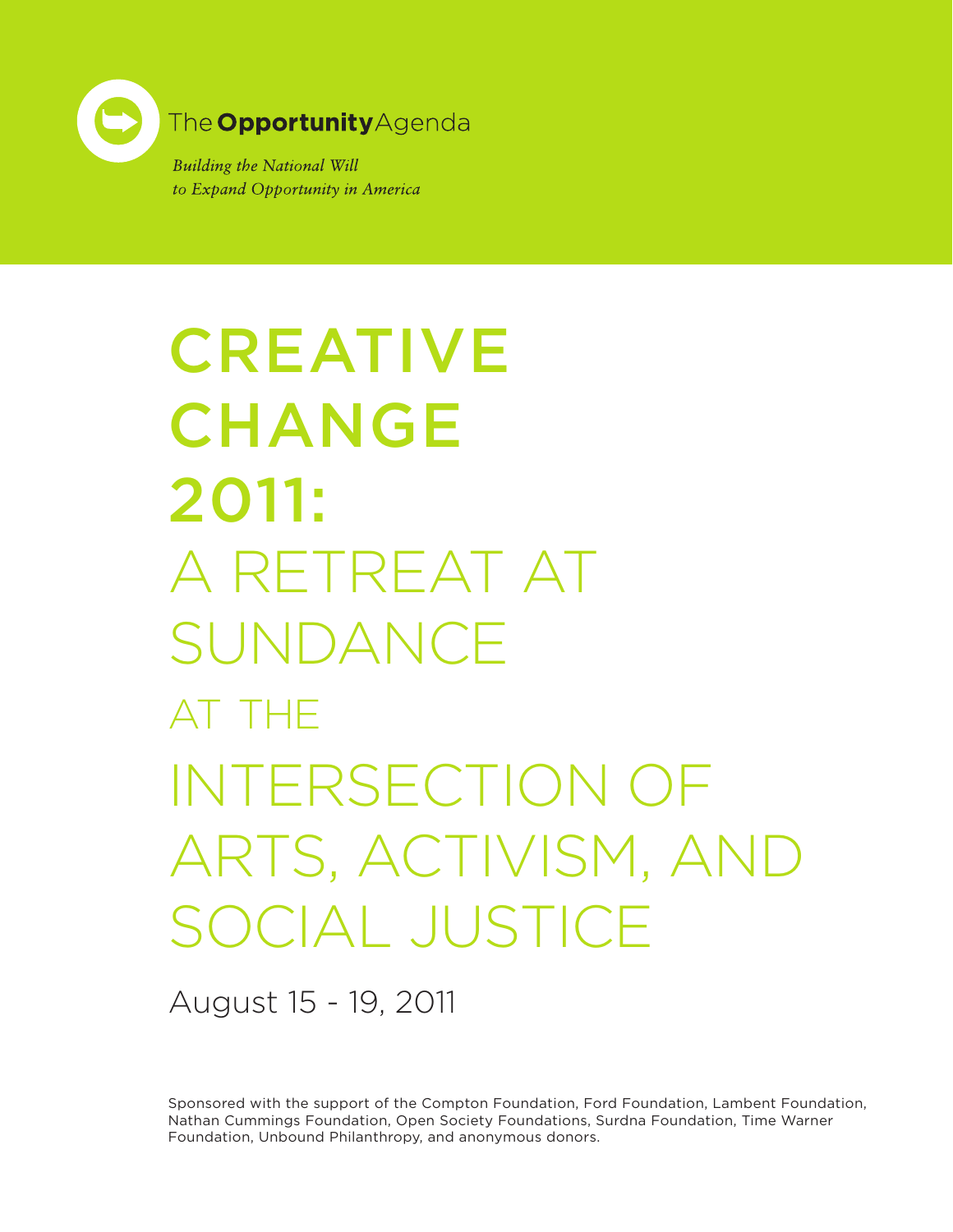# *Welcome to* CREATIVE CHANGE 2011!

Thank you for giving your time and creative energies to this exploration of advocacy, cultural organizing, and the arts. We at The Opportunity Agenda are excited to be a part of such a large and vibrant gathering of artists, culture bearers, activists, funders, and leaders in the social justice community. Your diverse gifts and perspectives only serve to strengthen the movements that are so important to all of us, and we are excited to see and hear what you have to share.

Creative Change is an interactive retreat, not a conference. We encourage you all to take this time to reflect and recharge as you engage in the conversations and new connections happening each day. Our intent is to foster an open, respectful, and collaborative space for new insights and creations.

This year, two themes have emerged that will serve as an initial frame for our discussions: Immigrants and Opportunity and Economic Opportunity. Although these topics will be woven throughout our time together, they are not our exclusive focus. We want to encourage dialogue and inquiry beyond those boundaries, driven by participants' activities and interests in a broad, social justice vision.

While Creative Change is intended to fill you with ideas and introduce you to others in and out of your field, we ask that you be respectful of the "no solicitation" spirit of the retreat. Please save inquiries to funders or producers for a later date, and focus on sharing, exploring and building bridges to a more inclusive future. Although members of The Opportunity Agenda staff will be taking notes on the ideas generated during the sessions, we also want to underscore that individual comments and conversations are off the record and completely confidential.

Sundance, our host site for this year's retreat, has become synonymous with a commitment to the arts and the natural world. We hope you will find the legacy and inherent beauty of this setting to be an inspiring backdrop for our time together sharing, creating and looking forward.

We look forward to sharing the next several days with all of you!

Best regards,

la dub-

Alan Jenkins Executive Director

Jason P. Drucker Dir. of Development & Operations

Betsy Richards Creative Fellow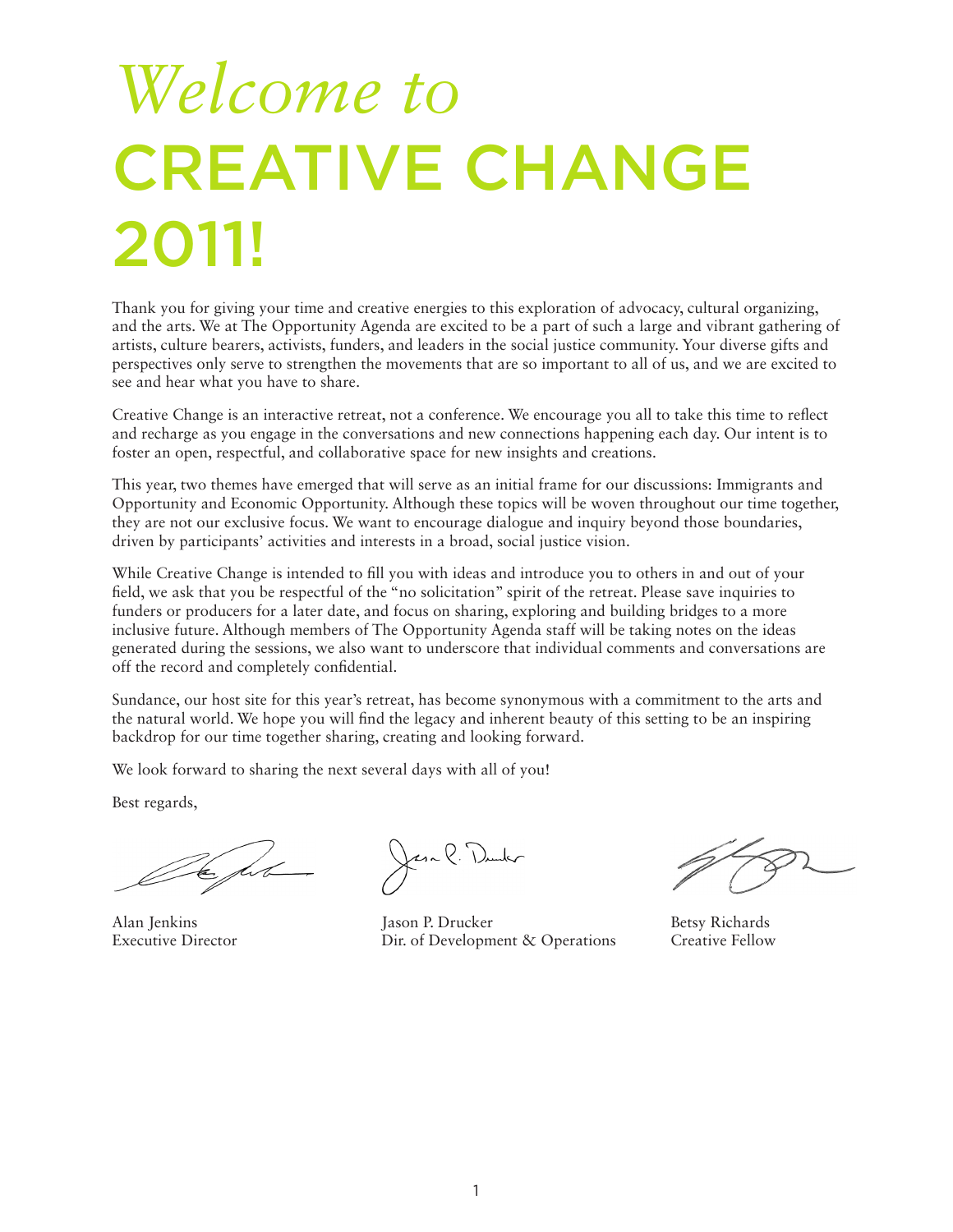# AT YOUR ASSISTANCE

While you are at Sundance, do not hesitate to call upon members of the resort staff for assistance about your room, hotel facilities and services, or getting around the area.

#### On Arrival

Private transportation has been arranged for you from Salt Lake City airport to Sundance upon your arrival. Please alert us to any change in your initial travel plans. If you need to reach someone immediately, please contact:

Cindy Lou Cuesta: 201.918.0410 Jason P. Drucker: 917.658.8800 Front Desk: 801.223.6000

#### For All Other Matters

Members of The Opportunity Agenda staff are also available for assistance throughout the retreat, including:

Presentation or Session Questions: Betsy Richards (973.767.7889) Audio Visual Questions: Robert Valencia (305.457.7938) Transportation and General Questions: Cindy Lou Cuesta (201.918.0410) Excursion Questions: Ross Mudrick (608.628.6978) General Questions:  $J_{\text{as}}$  Jason P. Drucker (917.658.8800)

#### Departure Information

Please check with the front desk or The Opportunity Agenda staff the day before your departure to confirm departure time from the reception area.

Sundance Front Desk: 801.223.6000 Cindy Lou Cuesta: 201.918.0410

#### Wireless and Computers

Sundance provides high-speed wireless internet access in your hotel room. However, in common areas such as the Redford Conference Center, please use.

User Name: SUNDANCE Password: 226202

## WHAT YOU NEED TO KNOW ABOUT SUNDANCE

Created by Robert Redford, Sundance is a haven for discovery and inspiration that offers diverse mountain recreation experiences year round. Sundance is situated at the base of 12,000-foot Mt. Timpanogos on 5,000 acres of preserved wilderness, and is committed to the balance of art, nature, and recreation. Here are some tips for your visit:

- $\triangleright$  Temperatures fluctuate and a 30-degree temperature swing in one day is not unusual. While daytime highs can reach 90 degrees, nighttime lows sink to the mid 50s.
- In Dress in layers: August at Sundance is hot and sunny with fairly low humidity and cooler evenings. Nevertheless, the occasional brief afternoon thunderstorm is not unusual. Come prepared for possible rainfall.
- $\blacktriangleright$  Apply and re-apply sunscreen and lip balm to exposed areas.
- $\blacktriangleright$  A hat and sunglasses are recommended to protect your eyes from the glare.
- $\triangleright$  Drinking extra water can help you adapt to the altitude.
- **IDED Please bring sneakers for low-impact hiking and walking, and Teva shoes or flip-flops for our** float trip (no rapids).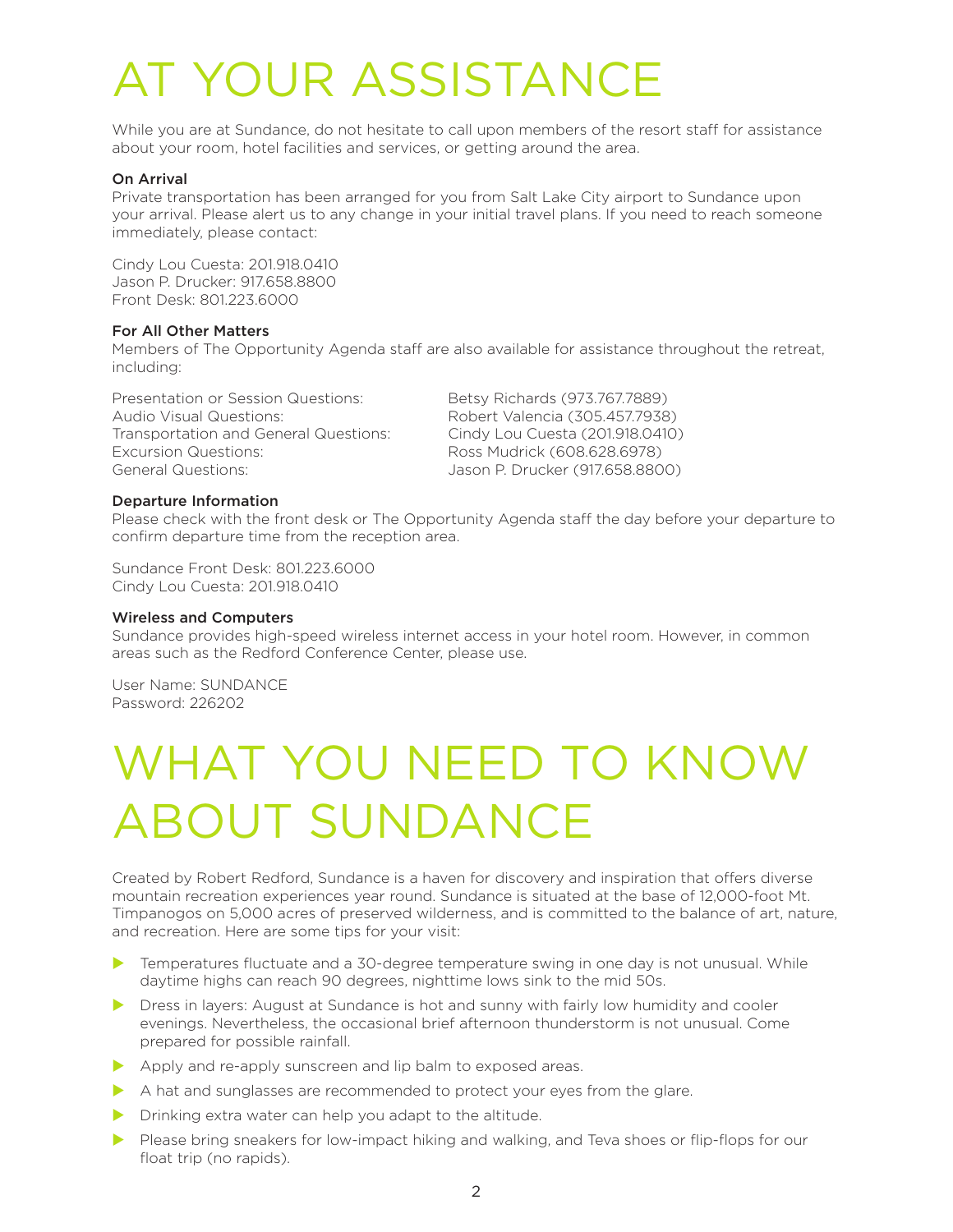# PROGRAM

| All dav             | Facilitation team and The Opportunity Agenda staff arrive |
|---------------------|-----------------------------------------------------------|
| 6:00pm              | Staff meeting and dinner (Foundry Grill)                  |
| I MONDAY, AUGUST 15 |                                                           |

| All dav                           | Participants arrive at Salt Lake City airport. Private transportation will be<br>provided to Sundance.                                                                                                                                                |
|-----------------------------------|-------------------------------------------------------------------------------------------------------------------------------------------------------------------------------------------------------------------------------------------------------|
| $8:00$ am - $9:30$ am             | Breakfast for The Opportunity Agenda staff<br>(Redford Conference Center)                                                                                                                                                                             |
| $9:30$ am - 12:00pm               | The Opportunity Agenda staff team meeting<br>(Redford Conference Center)                                                                                                                                                                              |
| 12:00pm - 6:30pm                  | <b>Registration table opens</b> (Sundance Reception Area)                                                                                                                                                                                             |
| $7:00 \text{pm} - 9:00 \text{pm}$ | <b>Welcome reception</b> with food & drink, photos, and remarks by Alan<br>Jenkins, Betsy Richards, Jason Drucker and local hosts, including<br>Northern Ute Tribal Representative and former Salt Lake City Mayor<br>Rocky Anderson (Rehearsal Hall) |

#### TUESDAY, AUGUST 16

| 7:00am - 8:00am     | Yoga (Creekside)                                                                                             |
|---------------------|--------------------------------------------------------------------------------------------------------------|
| 7:30am - 9:00am     | <b>Breakfast</b> (Redford Conference Center Lobby and Lawn)                                                  |
| $9:00$ am – 10:00am | Interconnectedness: What Are Your Strengths in Creating Social<br><b>Change?</b> (Redford Conference Center) |

Betsy Richards and Ann Beeson lead an interactive opening activity that will connect us and creatively map our strengths.

| 10:00am - 11:00am | <b>Sharing Our Stories: Art &amp; Activism Conversation</b> |
|-------------------|-------------------------------------------------------------|
|                   | (Redford Conference Center)                                 |

Ken Foster leads a discussion with Lani Guinier, Theaster Gates, and Jeff Chang on the changing social justice landscape and the role of art and culture in affecting positive social change. From folk music to the AIDS Quilt to hip hop theater (to name only a few), the arts have played a significant role in creating social change in the United States. Panelists will discuss their views of: 1) the state of equal opportunity in the United States today, especially for people of color, immigrants, and other communities; 2) artistic practices (their own and others) that are making a difference in the current environment; and, 3) the real and potential role for art, creativity, and cultural organizing in moving hearts, minds, and policy around an opportunity agenda.

11:15am – 12:30pm Sharing our Stories: Immigrant Opportunity (*Redford Conference Center*)

Highlighting some of the exciting cultural activism models that have emerged around the immigration policy reform debate, this discussion will explore how work in this area can be enhanced, coordinated, and supported. This session includes presentations by Favianna Rodriguez, Gaby Pacheco, Michael John Garces, and Cassandra Medley. Facilitators at each table will serve as conversation catalysts between presentations.

12:30pm – 1:30pm Lunch (*Redford Conference Center and Lawn*)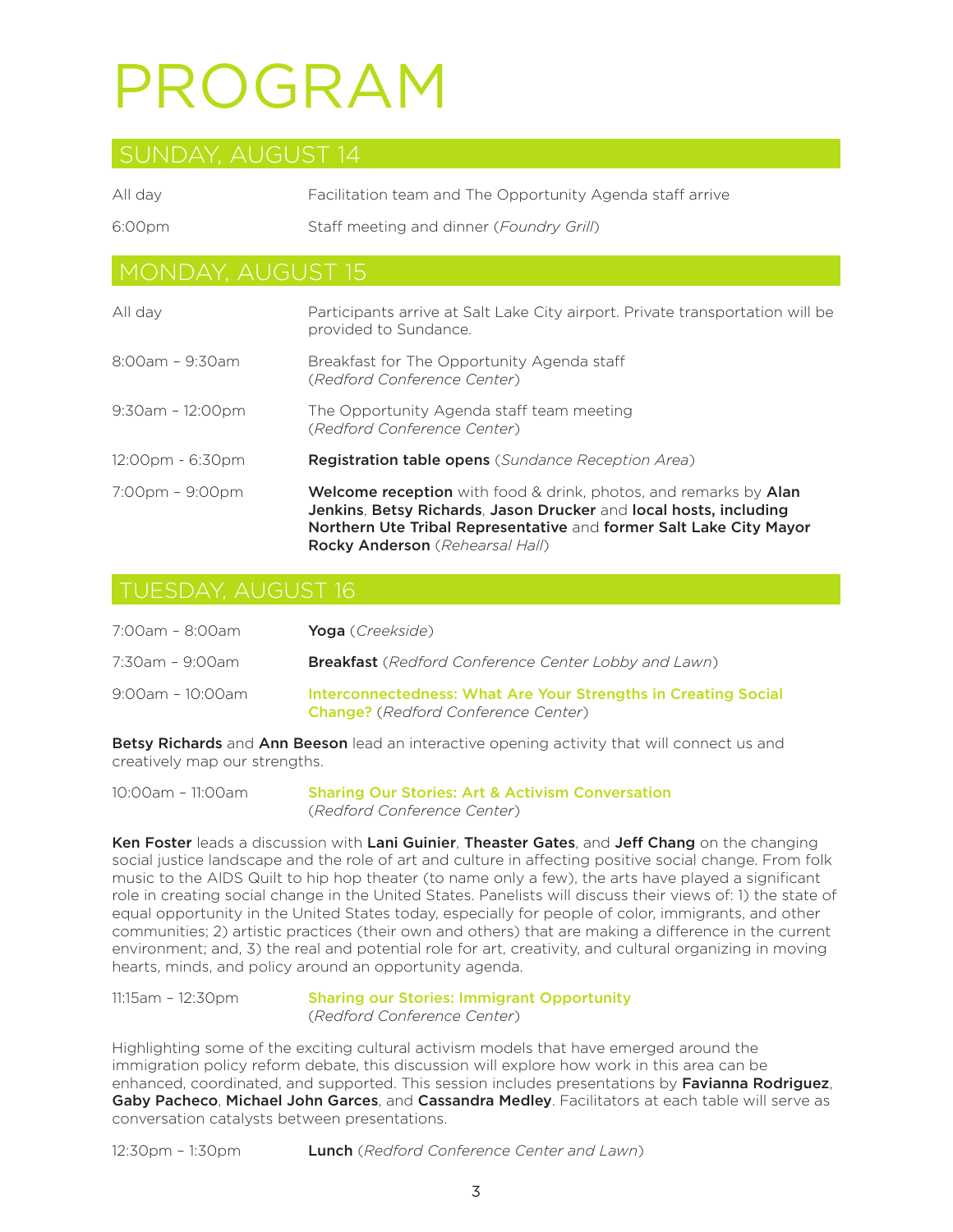| 1:30pm – 3:00pm | <b>Sharing Our Stories: Economic Opportunity</b> |
|-----------------|--------------------------------------------------|
|                 | (Redford Conference Center)                      |

The sharing continues and shifts its focus to economic opportunity. Kelly Creedon, Rashad Robinson, Rha Goddess, and Gan Golan present on their work at the intersection of arts, culture, and economic opportunity including reflection on access to quality jobs, housing opportunity, the foreclosure crisis, and transportation equity.

#### 3:30pm – 5:30pm Sundance Hike (*Meet in lobby of Redford Conference Center*)

Team leaders from the resort host a low-impact hike around Sundance's most picturesque trails. Meet in the lobby of the Redford Conference Center. *Please note that due to the full schedule, we make every effort to leave promptly on time for all events. Please arrive a few minutes before the scheduled departure times. Bottled water will be available.*

| 6:00pm                | <b>Staff and Design Team Debrief</b> (Redford Conference Center) |
|-----------------------|------------------------------------------------------------------|
| $6:30$ pm – $8:30$ pm | <b>Buffet Dinner with Margarita Bar</b> (Rehearsal Hall)         |
| $8:30$ pm – 10:00pm   | <b>Screening Our Stories</b> (Screening Room)                    |

Cara Mertes hosts a conversation with Carlos Sandoval, Catherine Tambini, Ellen Schneider, Alex Rivera, and Shalini Kantayya. The conversation from earlier today about immigrant justice and economic justice continues. Highlighting a variety of current clips, this discussion will explore the opportunities posed by different forms of media including documentary film, activist video, new media, experimental film forms and genres, new mediums and platforms to distribute media, and models for outreach and engagement.

10:00pm Owl Bar

#### WEDNESDAY, AUGUST 17

| 7:00am - 8:00am       | Yoga (Creekside)                                                                            |
|-----------------------|---------------------------------------------------------------------------------------------|
| 7:30am - 9:00am       | <b>Breakfast</b> (Redford Conference Center Lobby and Lawn)                                 |
| $9:00$ am – $9:15$ am | Overview of the Day: Design Teams for Cultural Interventions<br>(Redford Conference Center) |

Our second day will be spent working together in small groups to incubate new and link existing creative change projects. Although many of the groups include a focus on either immigrants and opportunity or economic justice, we anticipate that many further connections will be made to topics including: environmental issues, racial justice, gender, cultural rights and criminal justice. Not only are we interested in how arts and cultural organizing can move forward a social justice agenda, but how organizing can affect aesthetic practice.

#### 9:15am - 10:15am **Interactive Sessions**

Participants break into smaller groups based on issues, projects, and goals. Ten Creative Leads will pose a question that they are grappling with. Each question will relate to an action, project, or context that demands creative intervention.

- 1. David Lubell: How can we use cultural and artistic practices to humanize the immigrant experience and make it cool to be welcoming?
- 2. Joan Blades: What cultural interventions can we use to transform the workplace so that workers' responsibilities (both at and outside of work) are respected and dignity becomes the norm for American workers?
- 3. Tania Bruguera: How can we use art and performance to mobilize immigrant and non-immigrant communities?
- 4. Javier Gonzalez: What role can mobilizing artists play in moving legislation and policy?
- **5. Ken Chen:** How can creative campaigns effectively humanize immigrants and ethically represent the communities for which they speak?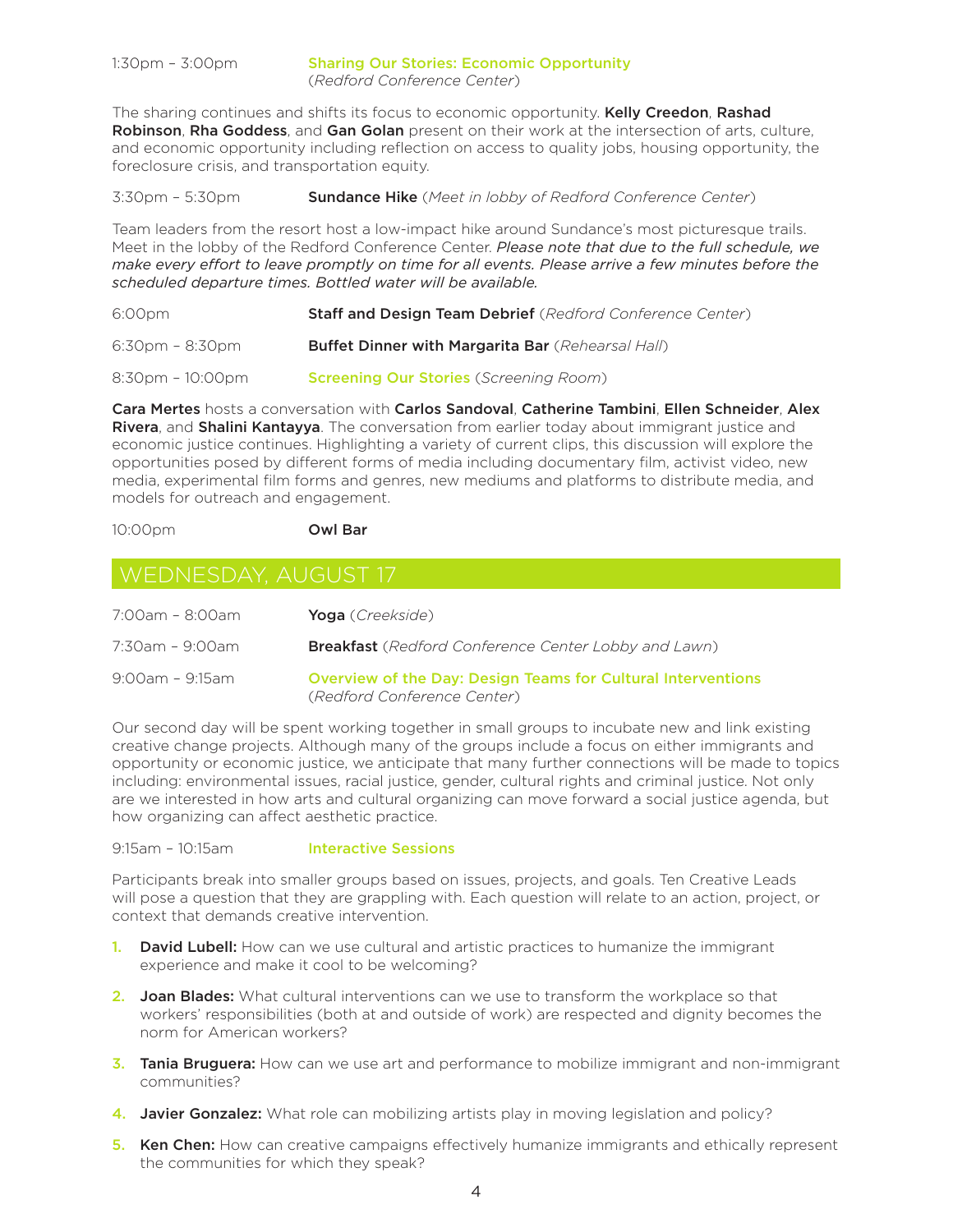- **6. Michelle Miller:** How can we use cultural and artistic practices to move forward an economic opportunity agenda?
- 7. Damon Rich: What role does creativity and design play in revitalizing communities and spaces?
- 8. Inez Gonzalez: Media has the ability to form people's perceptions about the world and to influence their opinion on policy issues. How do we mobilize artists and celebrities to fight misinformation in the media?
- 9. Rinku Sen: How can communities of color and youth use cultural organizing to move an agenda forward that is economically vital, as well as affirmative for immigrant communities?
- 10. **Adrienne Maree Brown:** How do we engage communities to work on an economic opportunity agenda?

10:30am – 12:30pm Small Group Work – Cultural Interventions (*sites throughout Sundance*)

After self-selecting into groups of no more than eight persons, teams, led by a Creative Lead and a Process Lead, will focus on designing and incubating a creative cultural intervention around their line of inquiry. Each design team has the same "creative constraints" for presenting its intervention to the group. Process Leads include: Michelle Coffey, Tim Dorsey, Andrea Assaf, Jose Serrano-McCain, Beth Jansen, Molly Sturges, Alan Jenkins, Juhu Thukral, Julie Rowe, Jason Drucker, and Betsy Richards.

| 12:30pm - 1:30pm   | <b>Lunch</b> (Redford Conference Center Lobby and Lawn)                          |
|--------------------|----------------------------------------------------------------------------------|
| $1:30$ pm – 3:00pm | <b>Sharing Our Work</b> (Redford Conference Center)                              |
|                    | Groups present the compelling ideas that emerged from our Cultural Interventions |

4:00pm – 6:00pm Float Trip (*Leaves from Redford Conference Center*)

Take a rafting trip down one of Utah's "postcard" canyons, flanked by 12,000-foot Mount Timpanogos and Big Cascade Mountain. You'll enjoy the unbelievable scenery in Provo Canyon, abundant birds and river wildlife, and exciting trips under historic train bridges. Guests should consider bringing: 1) sunglasses; 2) camera or video-camera with a case; 3) comfortable clothes that can get wet (swimsuits or quick-drying shorts and T-shirts); 4) hat with fastener; 5) long pants and long-sleeve shirt (if you need protection from the sun); 6) shoes that can get wet (Chaco and Tevatype sandals or flip-flops that fasten securely on your feet are the best option). There are very few biting insects on the river and repellent usually isn't necessary. Bottled water will be available.

working sessions.

6:30pm – 8:30pm Dinner at Elk Meadows

Meet at Creekside Deck on Ray's Lawn, with shuttle service until 7:15pm.

8:45pm – 10:15pm The Mix Up (*Creekside*)

Liz Manne and Negin Farsad introduce their work and then host an informal conversation using a selection of video, performance, and visual art including: documentary, spoken word, comic, and popular culture clips. Presenters will include: Jason Aragón, Andrew Boyd, Steve Colman, Invincible, and Stephen Brackett.

#### 10:15pm Owl Bar

### THURSDAY, AUGUST 18

| 7:00am - 8:00am     | Yoga (Creekside)                                                                                 |
|---------------------|--------------------------------------------------------------------------------------------------|
| 7:30am - 9:00am     | <b>Breakfast</b> (Redford Conference Center Lobby and Lawn)                                      |
| $9:00$ am – 10:30am | What's the Impact? Evaluating Cultural Strategy and Social Change<br>(Redford Conference Center) |

Alexis McGill Johnson hosts a conversation with Maria Rosario Jackson, John Bare, and Eleanor **Cleverly** that will highlight ideas about effective models for evaluating work at the intersection of art, activism, and social justice. How do we understand the impact of artistic work and cultural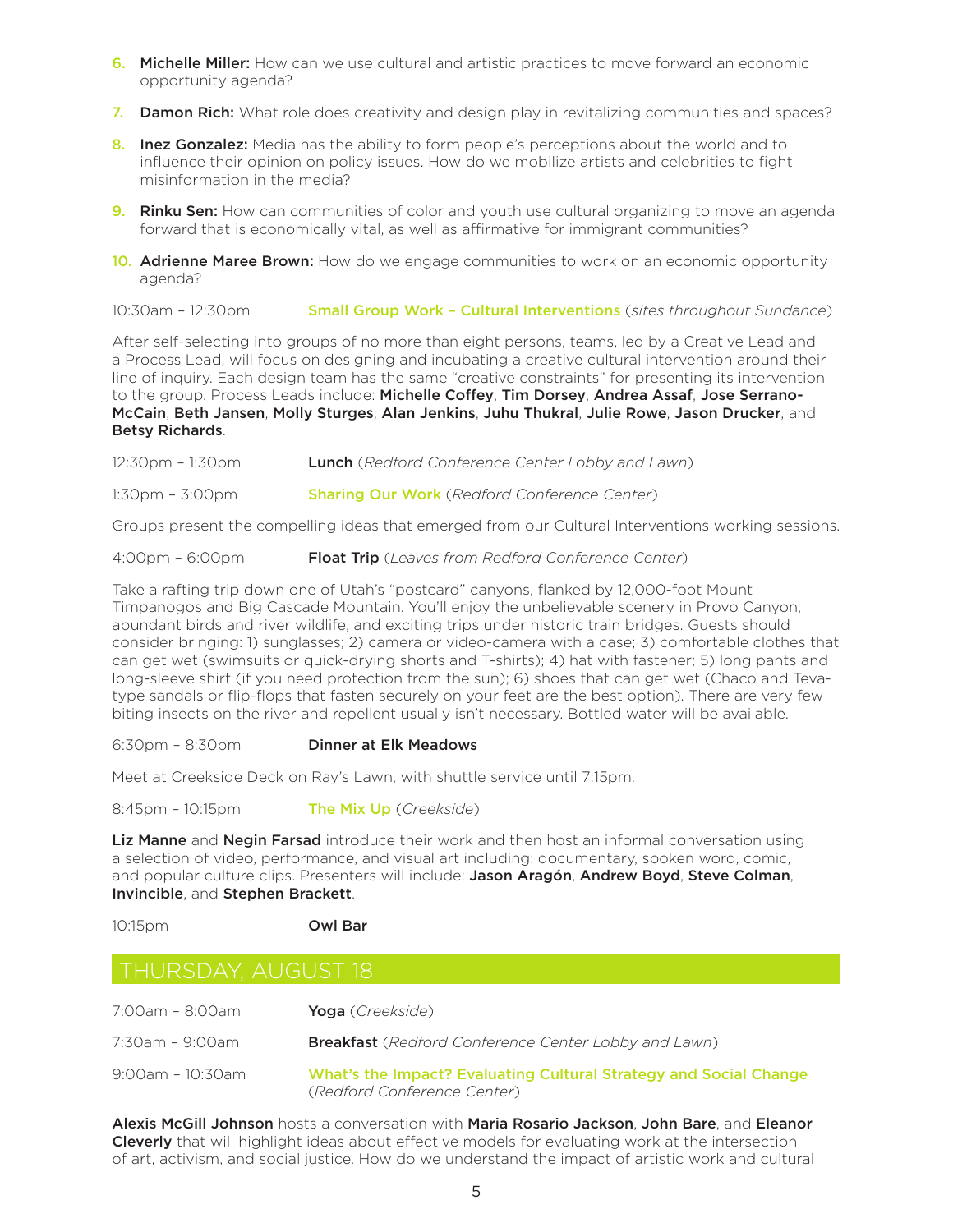organizing and how they educate, inspire, engage, and mobilize support for social justice values, practices, and policies?

10:30am – 12:00pm Field Conversations: What's Next?

The facilitator will introduce our field conversations focused on looking forward. Participants will self-organize according to interest.

Moving Forward: Harnessing Popular Culture and Cultural Organizing for Social Change (*Redford Conference Center*)

Creative leaders and cultural organizers will talk about what can happen when harnessing popular culture—music, magazines, branding, commercial partnerships, film, graphic art, television, comedy, etc. What roles can creativity and cultural organizing play in engaging communities and activating citizenship? What are the big ideas that will enter the public and media discourse in 2012? What roles can popular culture and cultural organizing play in educating, inspiring, and mobilizing support for a broad opportunity agenda, social justice values, and progressive policies?

Group 1: Conversation starters include Yosi Sergant, Tayyib Smith, Raymond Roker, and Ian Inaba focused on how different aspects of popular culture can engage social justice movements. Erin Potts: Process Lead

Group 2: Conversation starters include Billy Wimsatt, Biko Baker, Jayson Jackson, and **Eddy Morales** focused on the role popular culture can play in civic engagement. Juhu Thukral: Process Lead

#### Moving Forward: Supporting Artists Making Social Change (*Creekside*)

With a lens toward fortifying relationships between artists and social justice organizations, these conversations will explore ways to expand and strengthen relationships between these entities. What more is needed to embed art and cultural practices within social justice organizations? What are the conditions that make these relationships valuable to both parties? How can we better support individual artists as change makers? What training, space and capacity-building is needed to help artists and social justice organizations to work together more effectively for change? How can we make the field more responsive, coordinated and sustainable?

Group 1: Conversation starters include Ann Beeson and Anne Pasternak focused on fieldbuilding and artist support. Betsy Richards: Process Lead

Group 2: Conversation starters include Andy Shallal and Todd Lester focused on intellectual and physical space for creativity and social change. Julie Rowe: Process Lead

| 12:15pm – 1:00pm | Morning Wrap-Up with evaluation, announcements, music, and<br>reflections by Toshi Reagon (Redford Conference Center)   |
|------------------|-------------------------------------------------------------------------------------------------------------------------|
| 1: 00pm - 2:00pm | <b>Lunch</b> (Redford Conference Center Lobby and Lawn)                                                                 |
| 2:00pm - 6:30pm  | <b>Optional Arts Sessions or Free Time</b>                                                                              |
| 2:00pm           | <b>Reserve bicycles</b> (limited number) with <b>Ross Mudrick</b><br>(Creekside Mountain Outfitters at Guest Reception) |
| 2:00pm - 3:30pm  | Paper Politics: Experiments in Linoleum Block Printing with Favianna<br>Rodriguez (Creekside)                           |

In this workshop, participants will learn the historical context of printmaking as a tool for social justice. Participants will learn basic techniques to produce linoleum block prints without studio facilities or expensive specialized equipment. This workshop has an emphasis on hand printing and students are encouraged to improvise using different textures of paper and printing styles. (Limited to 15)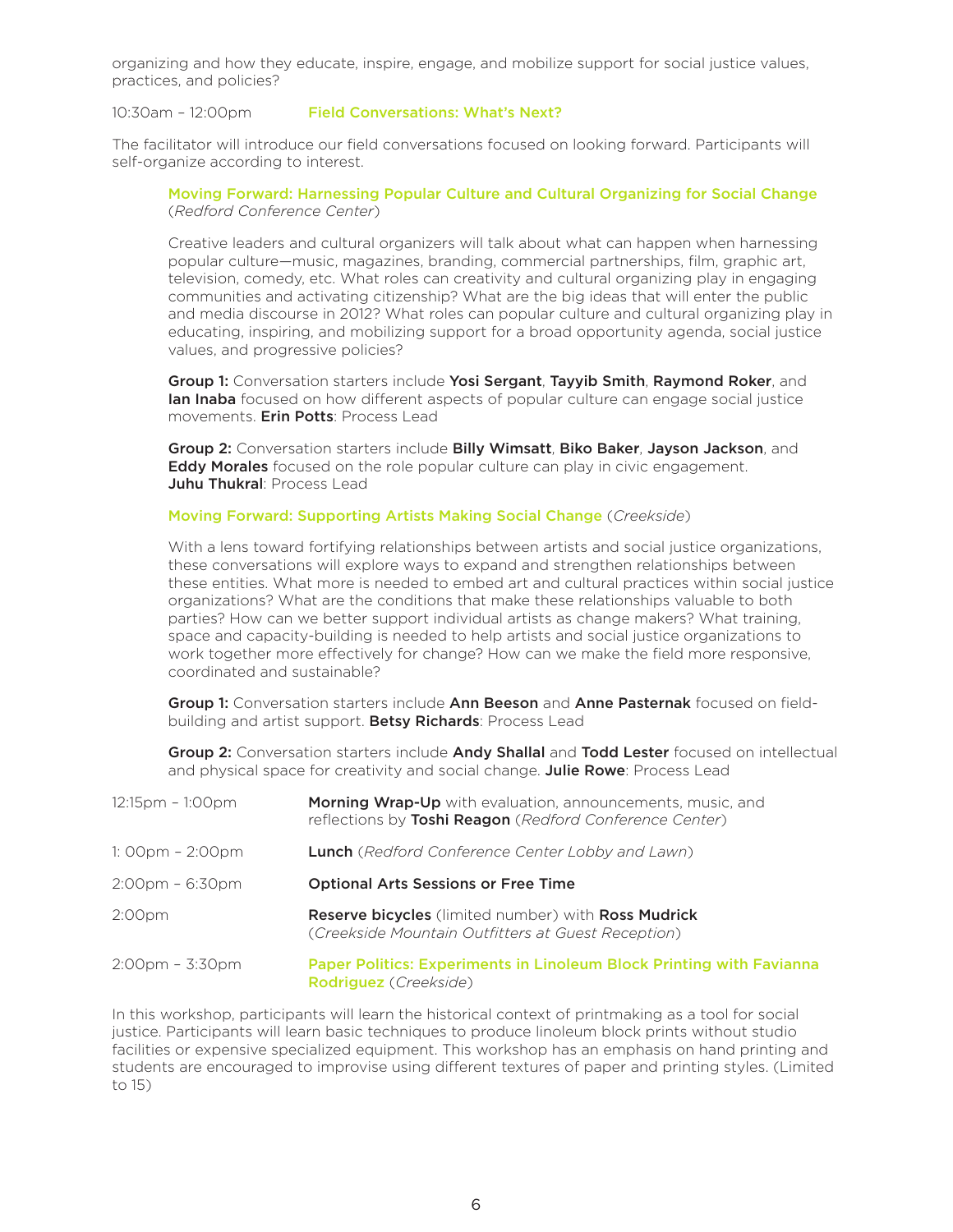| 2:00pm – 3:30pm | Hula as Resistance with Kumu Hula Vicky Holt Takamine |
|-----------------|-------------------------------------------------------|
|                 | (Redford Conference Center)                           |

This workshop will introduce participants to the practice of hula and will link the form's history and continuity to community voice and resistance.

| 2:00pm- 3:30pm | <b>Storytelling and Community Dialogue with Molly Sturges</b> |
|----------------|---------------------------------------------------------------|
|                | (Screening Room)                                              |

Molly Sturges will lead an interactive community storytelling workshop based on the restorative and generative practices of her New Mexico-based arts and civic engagement organization Littleglobe. This session is experiential and participants can contribute in ways that feel comfortable to them.

6:30pm – 10:00pm Cocktail Reception followed by Closing Dinner and Performances hosted by Elon James White (*Rehearsal Hall*)

All Day Departures to Salt Lake City airports

Private transportation is being provided for you from Sundance. Please check in advance for your scheduled departure time. Please be checked out and in the lobby of the hotel, with your luggage, 10 minutes before your scheduled departure time.

If your departure information is incorrect or you have any questions about your departure, please speak with Cindy Lou Cuesta or staff at the front desk.

7:00am – 10:00am Breakfast (*Redford Conference Center Lobby and Lawn*)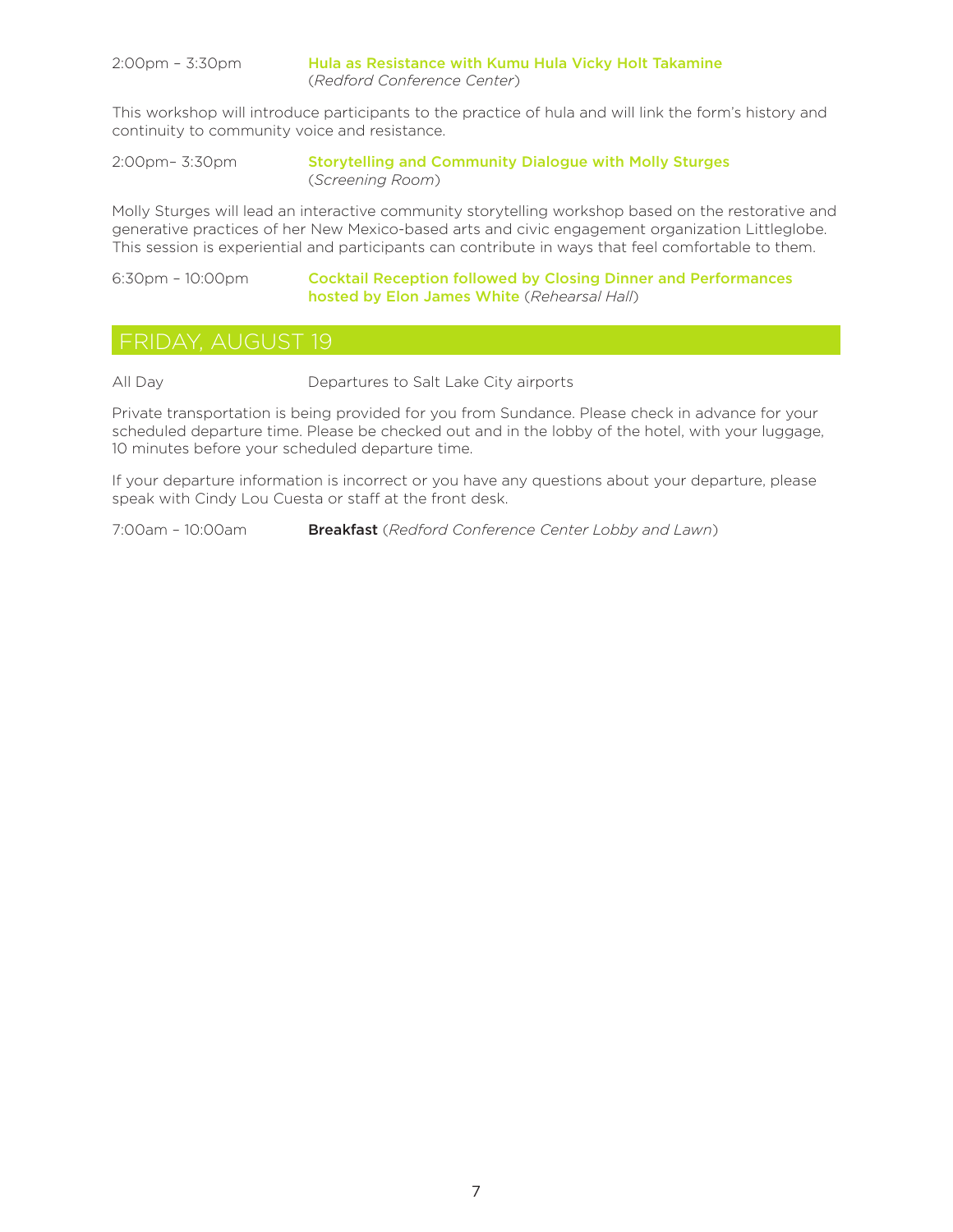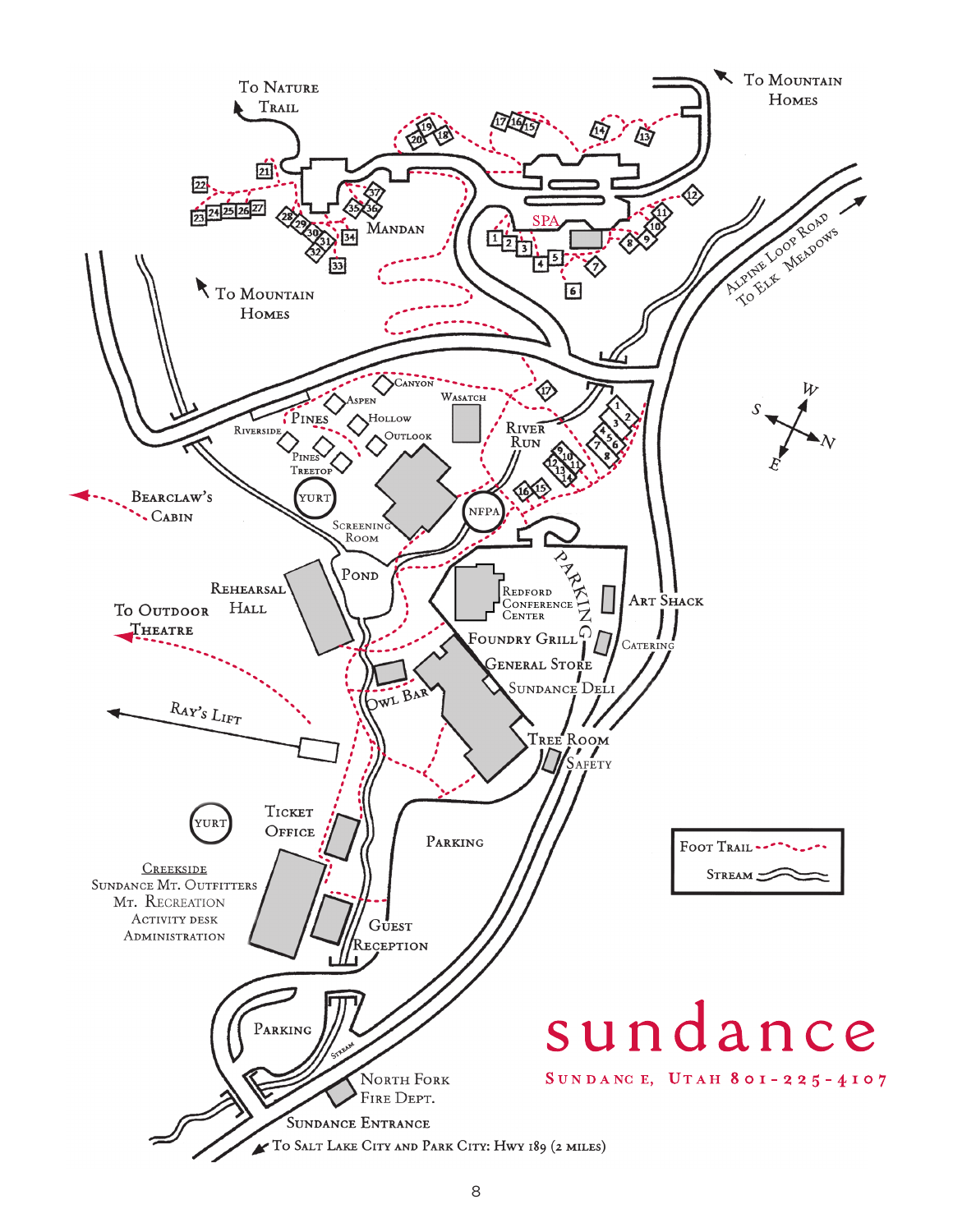## SPECIAL THANKS

Creative Change 2011 builds on the success of and learning from the past two retreats in Santa Fe (2010) and Telluride (2009). Therefore, special thanks go out to all who participated in these years, and especially returning alumni. Their participation, artistic energy, and innovative brand of activism provided the inspiration and new ideas for this year's retreat.

Thank you to our 2011 Design Team for their ideas, support, and planning, including Ann Beeson, Michelle Coffey, Rha Goddess, Alexis McGill Johnson, Liz Manne, Cara Mertes, and Favianna Rodriguez.

Gibrán Rivera, from Interaction Institute for Social Change, led the Design Team process and helped ensure that sessions and group activities were a dynamic and productive experience. Special thanks to Melinda Weekes, from the Interaction Institute for Social Change, for stepping in to join our group and facilitate on site.

Creative Change 2011 was designed and produced by staff from The Opportunity Agenda including a team led by Jason P. Drucker and Betsy Theobald Richards with the support of Cindy Lou Cuesta, Ross Mudrick, and Robert Valencia. We also would like to thank our colleagues Juhu Thukral and Julie Rowe for assistance leading up to and at the retreat.

Finally, we wish to express our thanks to **Cara Mertes**, Sundance Institute, for introducing us to the host location for this year's retreat, as well as key Sundance staff including **Blain Wilkey, Colette** Bird, Hilary Green, and Chad Linebaugh.

### About The Opportunity Agenda

The Opportunity Agenda was founded in 2004 with the mission of building the national will to expand opportunity in America. Focused on moving hearts, minds and policy over time, the organization works closely with social justice organizations, leaders, and movements to advocate for solutions that expand opportunity for everyone. Through active partnerships, The Opportunity Agenda uses communications and media to understand and influence public opinion; synthesizes and translates research on barriers to opportunity and promising solutions; and identifies and advocates for policies that improve people's lives. To learn more about The Opportunity Agenda, go to our website at www.opportunityagenda.org.

The Opportunity Agenda is a project of Tides Center.